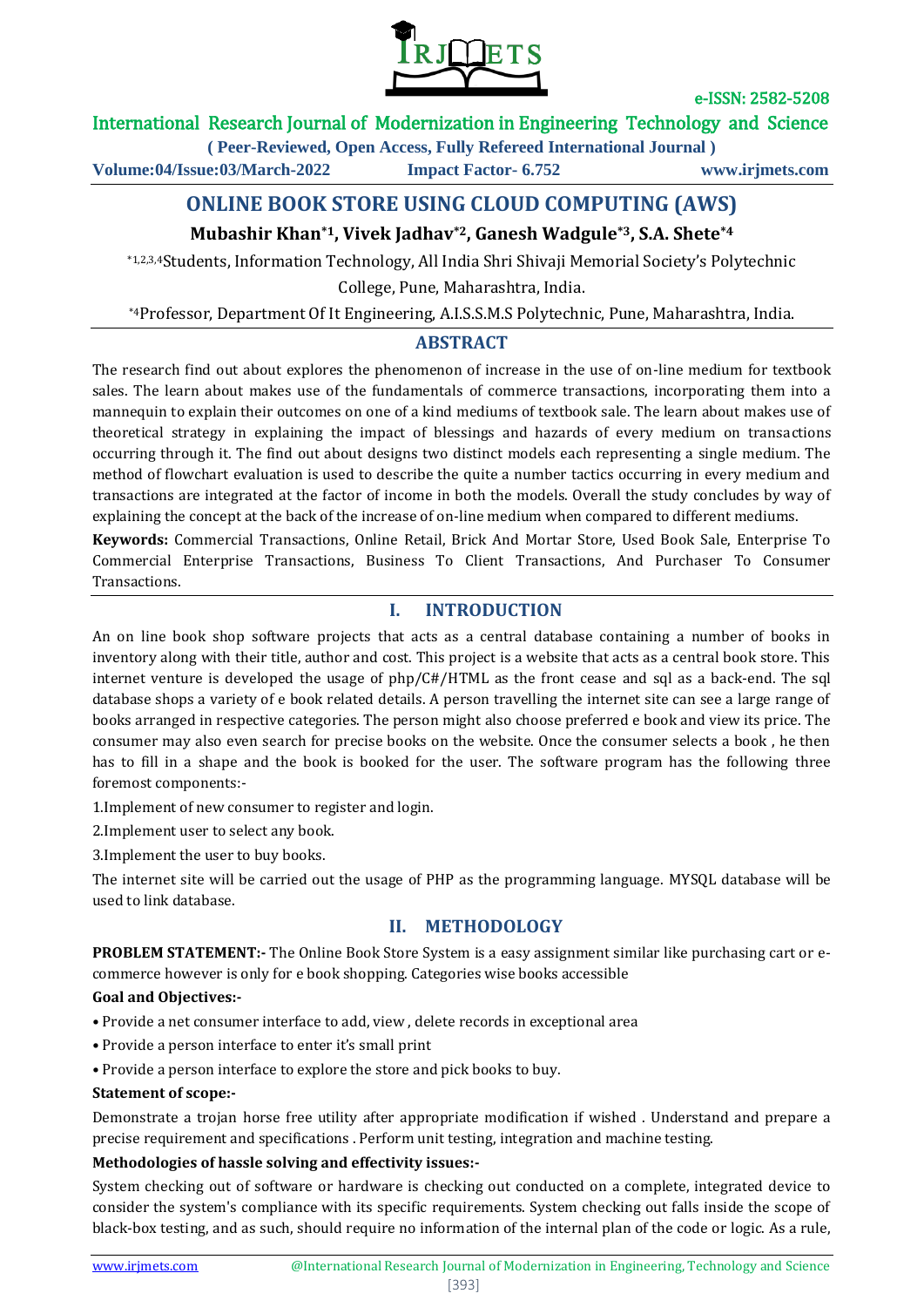

# International Research Journal of Modernization in Engineering Technology and Science

**( Peer-Reviewed, Open Access, Fully Refereed International Journal ) Volume:04/Issue:03/March-2022 Impact Factor- 6.752 www.irjmets.com**

machine trying out takes, as its input, all of the "integrated" software program factors that have exceeded integration trying out and additionally the software machine itself integrated with any relevant hardware system(s). The purpose of integration checking out is to discover any inconsistencies between the software program gadgets that are built-in together (called assemblages) or between any of the assemblages and the hardware. System testing is a extra confined type of testing; it seeks to become aware of defects each inside the "inter-assemblages" and additionally inside the machine as a whole.System checking out is performed on the entire device in the context of a Functional Requirement Specification(s) (FRS) and/or a System Requirement Specification (SRS). System testing assessments not only the design, but additionally the conduct and even the believed expectations of the customer. It is additionally meant to take a look at up to and beyond the bounds described in the software/hardware requirements specification(s).

### **Scenario in which multi-core, embedded and disbursed computing used:-**

Three-tier (layer) is a client-server architecture in which the consumer interface, business procedure (business rules) and statistics storage and statistics access are developed and maintained as independent modules or most often on separate platforms. The Architecture of Online Book Store is based totally on three-tier architecture.

### **The three logical tiers are :-**

- Presentation tier ASP.NET Web forms, Master Pages, Images.
- Middle tier php/C#/HTML classes.
- Data tier- Database

## **The foremost reason for thinking about three-tier architecture for the Online Book store is as follows: Flexibility:**

- Management of information is impartial from the physical storage support,
- Maintenance of the commercial enterprise common sense is easier,
- Migration to new graphical environments is faster.
- If there is a minor trade in the business logic, we don't have to deploy the complete machine in individual user's PCs.

### **Reusability:**

**•** Reusability of business good judgment is greater for the presentation layer. As this issue is developed and tested, we can use it in any other task and would be helpful for future use.

### **PROPOSED METHODOLOGY:-**

The system was once designed based on the find out about of famous online book shops such as "Amazon" or "Google books" with the Iraqi market environment in mind. The machine interfaces were designed to be simple and direct, providing all records wished by using the user, whilst growing security and protection of the database. The gadget was carried out the usage of PHP (Hypertext Pre-processor) scripting language because of its pace of development, recognition and portability. The machine also make use of MySQL relational database administration software program package, in the main for its high compatibility with php/C#/HTML and ease of use. Based on the website layout aspects the proposed system is designed as exhibit the fundamental gadgets of the sketch is given below:

➢ **User:** the site requires no registration so the consumer can be any person searching the internet.

➢ **Admin:** the administrator is the person responsible for managing the gadget database. The administrator is the only man or woman successful of adding and putting off books from the database.

➢ **Books Database:** The e book database include records about all books in the website such as title, author, ISBN, price etc. The search and looking technique encompass database get right of entry to for retrieving books' information.

➢ **Browsing:** The website provides distinct classes for books (e.g. web, mathematics, Programming etc) which the consumer can type through author names, book titles, or years of submit and other attributes. In addition the internet site affords some books for free.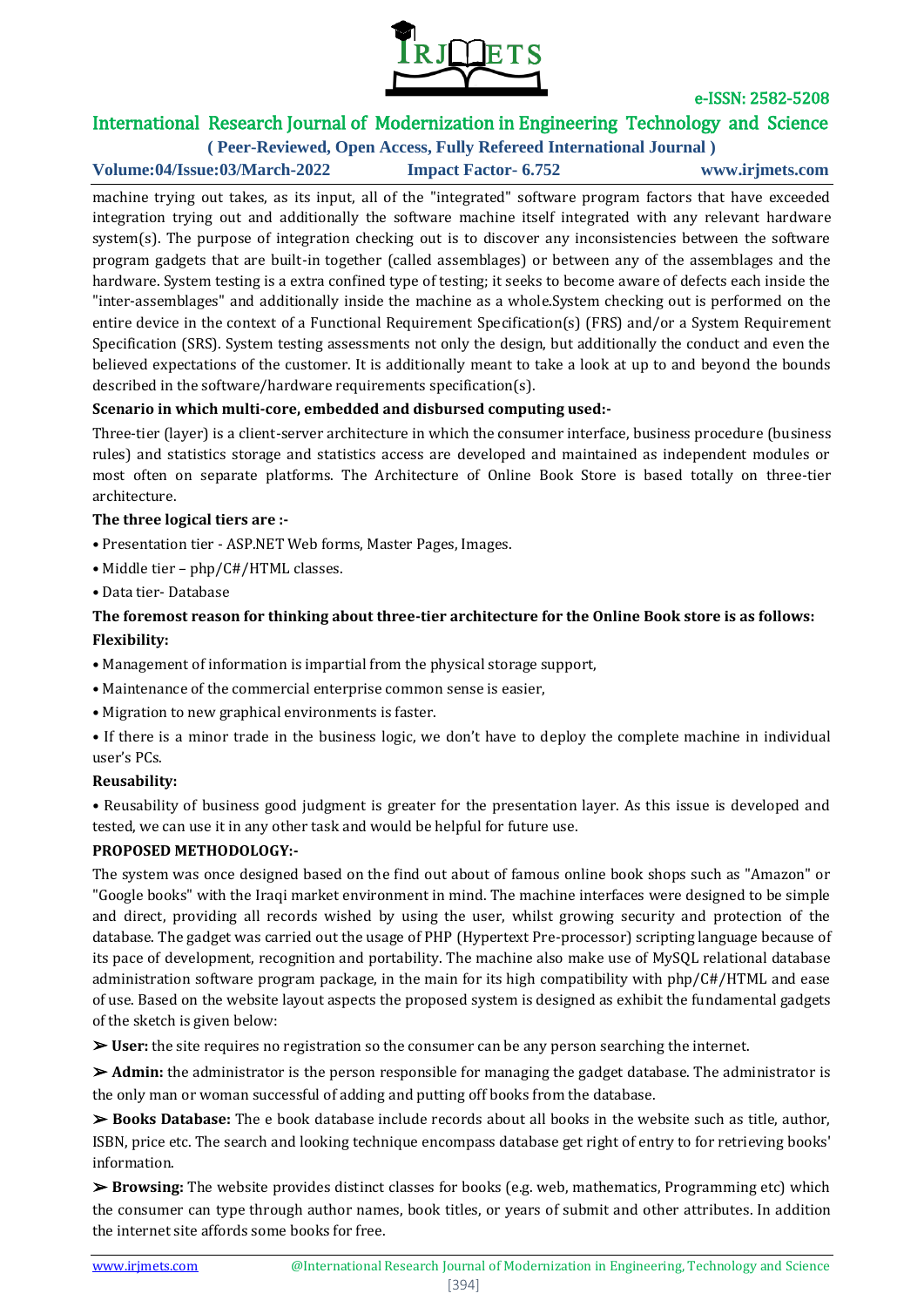

# International Research Journal of Modernization in Engineering Technology and Science

**( Peer-Reviewed, Open Access, Fully Refereed International Journal )**

**Volume:04/Issue:03/March-2022 Impact Factor- 6.752 www.irjmets.com**

➢ **Search:** The website provide the capability to search for books the usage of part of the e book title, the creator name, or ISBN.

➢ **Adding to Cart:** The buying cart machine shops the customers' order and permit the purchase of extra than one book at a time. The user must add the book to the buying cart before proceeding to buy it.

➢ **Purchase:** The buy method consists of three primary steps: Filling the form: the person need to enter deposit card information. Validating input: the device checks the validity of the enter information Delivering the book.

➢ **Bank Database:** A easy database used to simulate a digital bank, it includes Visa Card information (name, visa number, expiry date) for a wide variety of users. This database s securely protected and is used for validation functions only.

### **Outcome:-**

✓ To realize any sort of bug with known or unknown action.

✓ Scheduling of updates.

✓ Reduce guide work.

### **Advantages:-**

✓ Customers can get their e book delivered rather of really going and buying the book. They can make charge online itself.

✓ Managing of stock in the shop for shopkeeper turns into easier as clients are no longer travelling and ordering online.

✓ This machine saves each time and visiting price of customers.

 $\checkmark$  User can get to understand unique kinds of books that they had been unaware of by way of simply looking out in the gadget the use of keywords.

✓ Suppose you prefer to purchase a book from an online bookstore or find a e book on the shelf in a library/regular book store, however you can't take into account the whole title. You can seem it up with the aid of entering the author's identify or the subject. Books matching the standards will be listed on the screen. You are able to discover the e book you are fascinated in due to the fact of metadata.

## **Applications:-**

- 1.] **USER:**
- Registration
- Login
- Add To Cart
- Edit Cart
- 2.] **ADMIN:**
- Create and Delete book from Category
- Create and Delete a Category
- Manage Orders
- Manage Members

# **III. MODELING AND ANALYSIS**

### **Software context:-**

To advance this software we will require php as improvement language. MYSQL will be the back cease of our application. All this software is free of cost.

### **Software Interface Description:-**

This task is a website that acts as a central e book store. This web assignment is developed the use of php/C#/HTML as the front end and sql as a back-end.In order to supply greatest overall performance and keep away from site crash the machine wants to be hosted on a cloud infrastructure. The sql database shops a

#### [395]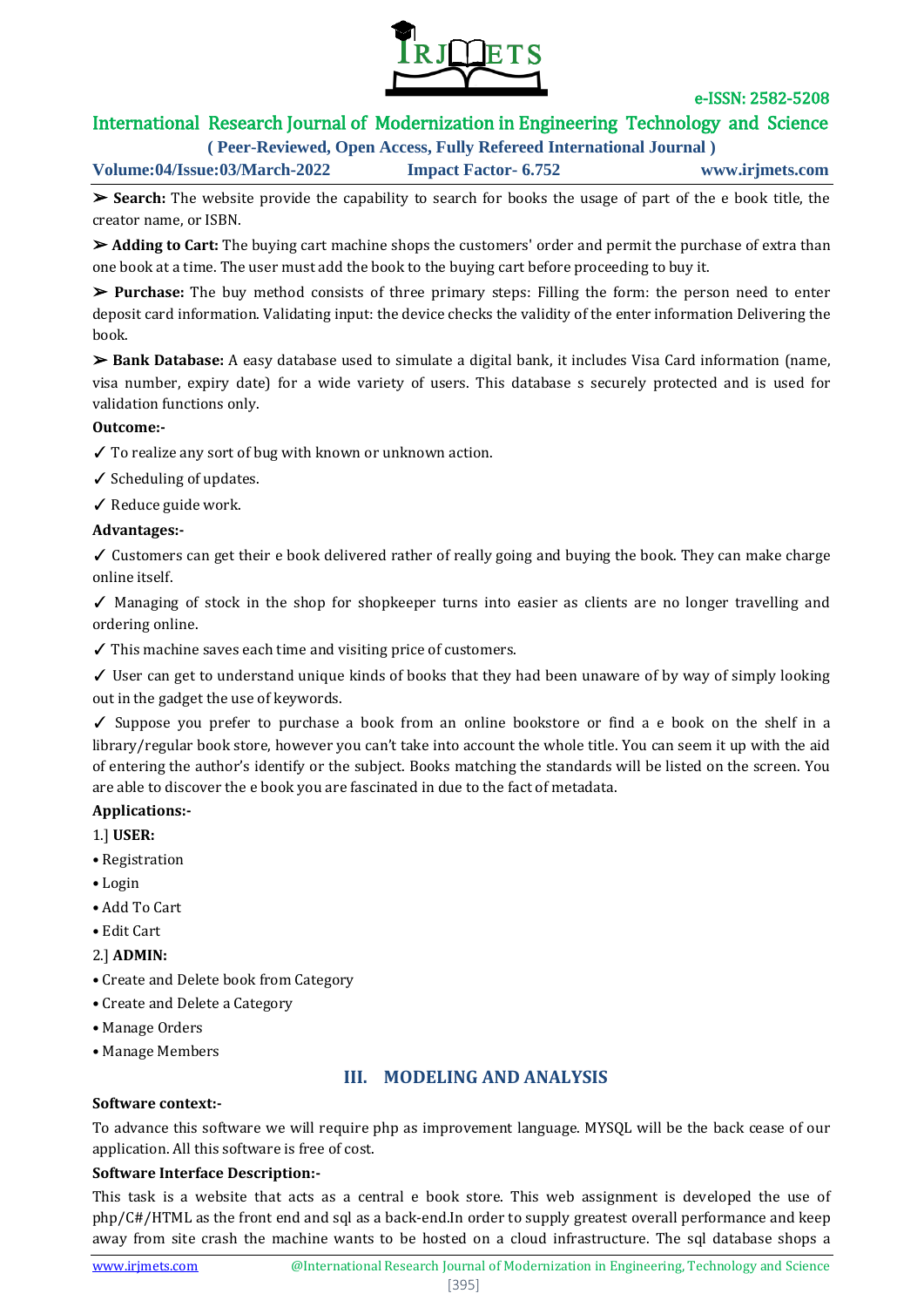

# International Research Journal of Modernization in Engineering Technology and Science

**( Peer-Reviewed, Open Access, Fully Refereed International Journal )**

**Volume:04/Issue:03/March-2022 Impact Factor- 6.752 www.irjmets.com**

number of e book associated details. A person traveling the internet site can see a huge vary of books arranged in respective categories.

### **Design Constraints:-**

Security is no longer a subject for this system. The database may additionally shop passwords in undeniable textual content and there would not need to be a password restoration function nor lockout after numerous invalid login attempts. As such, the machine may additionally no longer work correctly in cases when safety is a concern. These instances include those listed above in addition to lack of an encrypted connection when sending savings card statistics and forcing customers to use "strong" passwords. A strong password is a password that meets a wide variety of conditions that are set in area so that user's passwords cannot be effortlessly guessed by means of an attacker. Generally, these policies encompass making sure that the password incorporates a adequate range of characters and incorporates no longer only lowercase letters but additionally capitals, numbers, and in some cases, symbols.

### **System User Analysis:-**

The on-line bookstore's essential customers are divided into two categories, one is the the front user, one is the heritage user.Front-end customers are ordinarily clients who eat online bookstores. Front-end users can register, login, query, be part of shopping cart, vicinity orders, put up orders, alter personal information, verify receipt and add remarks on the website. Back-End can add, regulate or delete the e book classification; add, adjust or delete the e book information, manipulate the order facts and reply to the user's comments. The consumer is the administrator, the administrator to play the function of basic planning, grasp and manage the front records and so on.

#### **System Function Analysis:-**

The on-line book place is opened in the network, no longer a bodily shop however a virtual store. In order to enhance the efficiency of the query, the site can no longer only use a single condition query, but also can use more than one conditions to obtain accurate query, the query will be introduced after the purchasing cart function, the query function, And then you can purchase to put up orders, generate orders and price to complete the whole purchase system function, the consumer can put up orders before the order to modify, when the seller after the cargo can also affirm the receipt of the operation to complete the transaction , After the completion of the transaction the consumer can remark on the corresponding book, the other unregistered users can not purchase books or add to the buying cart operation, the person should first register as a member of the bookstore, log in before the above operations. In addition to the foreground function, the need for historical past management, directors can log in through the corresponding Web website online background, after the classification of the e book catalog and e book statistics to add, alter and delete, but additionally the order data management, Such as the cancellation of unpaid or unpaid orders, the price of orders for shipping operations, etc , can additionally reply to the user's comments, you can reply to every comment, and the client's book small print web page is displayed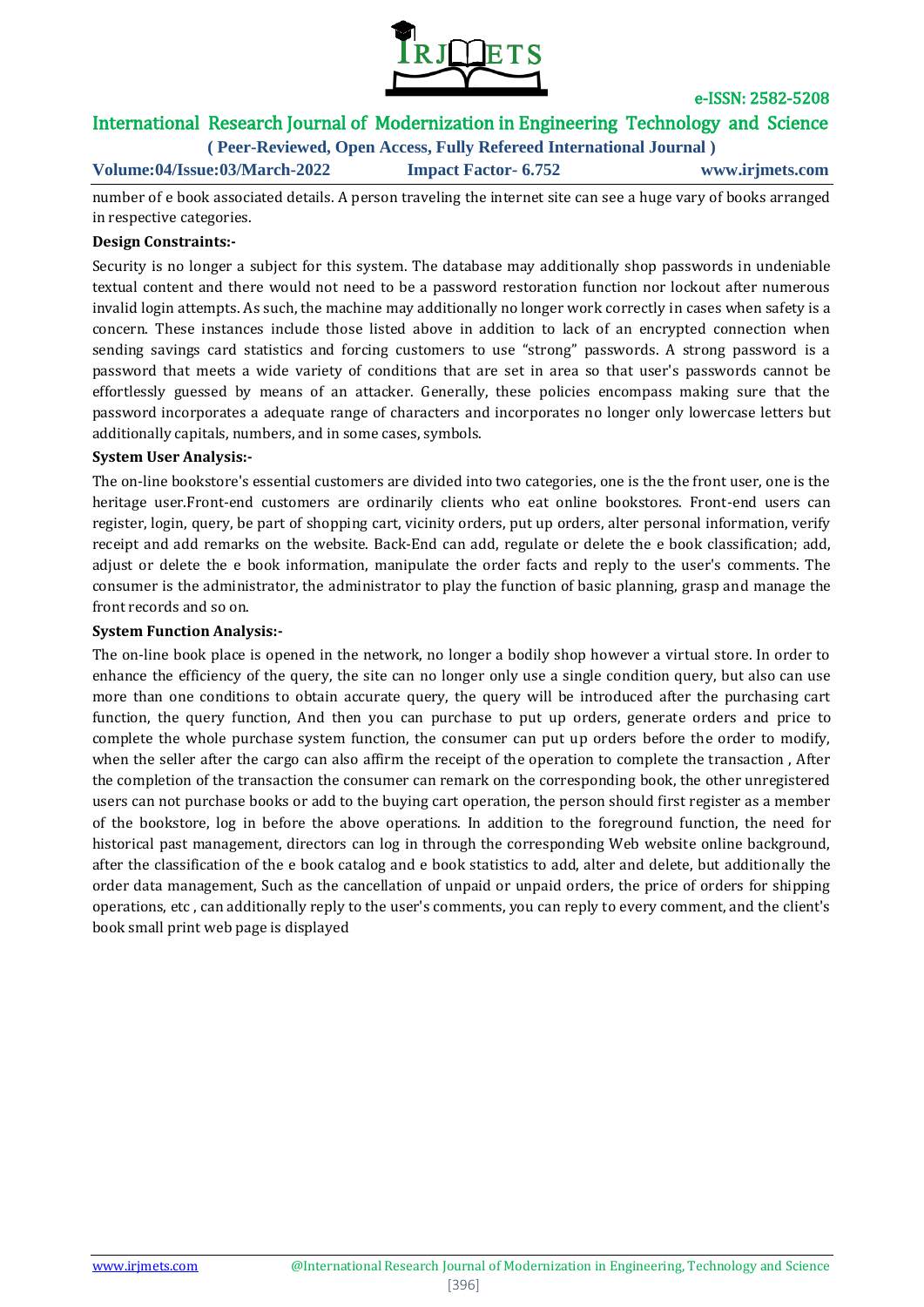

# International Research Journal of Modernization in Engineering Technology and Science

**( Peer-Reviewed, Open Access, Fully Refereed International Journal )**

**Volume:04/Issue:03/March-2022 Impact Factor- 6.752 www.irjmets.com**



**Figure 1:** Activity Diagram (Architectural Design).

This is the Activity Diagram of Book Store Management System, which indicates the flows of Login Activity. After login user can control all the operations on Sales, Inventory, Books, Publications, Stocks. All the pages such as Books. Publications, Stocks are impenetrable and consumer can get right of entry to these page after login. The design below helps show how the login page works In a Book Shop Management System. The a range of objects in the Publications, Sales, Inventory. Books, and Stocks web page Interact over the route of the Activity, and person will no longer be able to get right of entry to this page barring verifying their identity.



**Figure 2:** E-R Diagram (Book Store Management).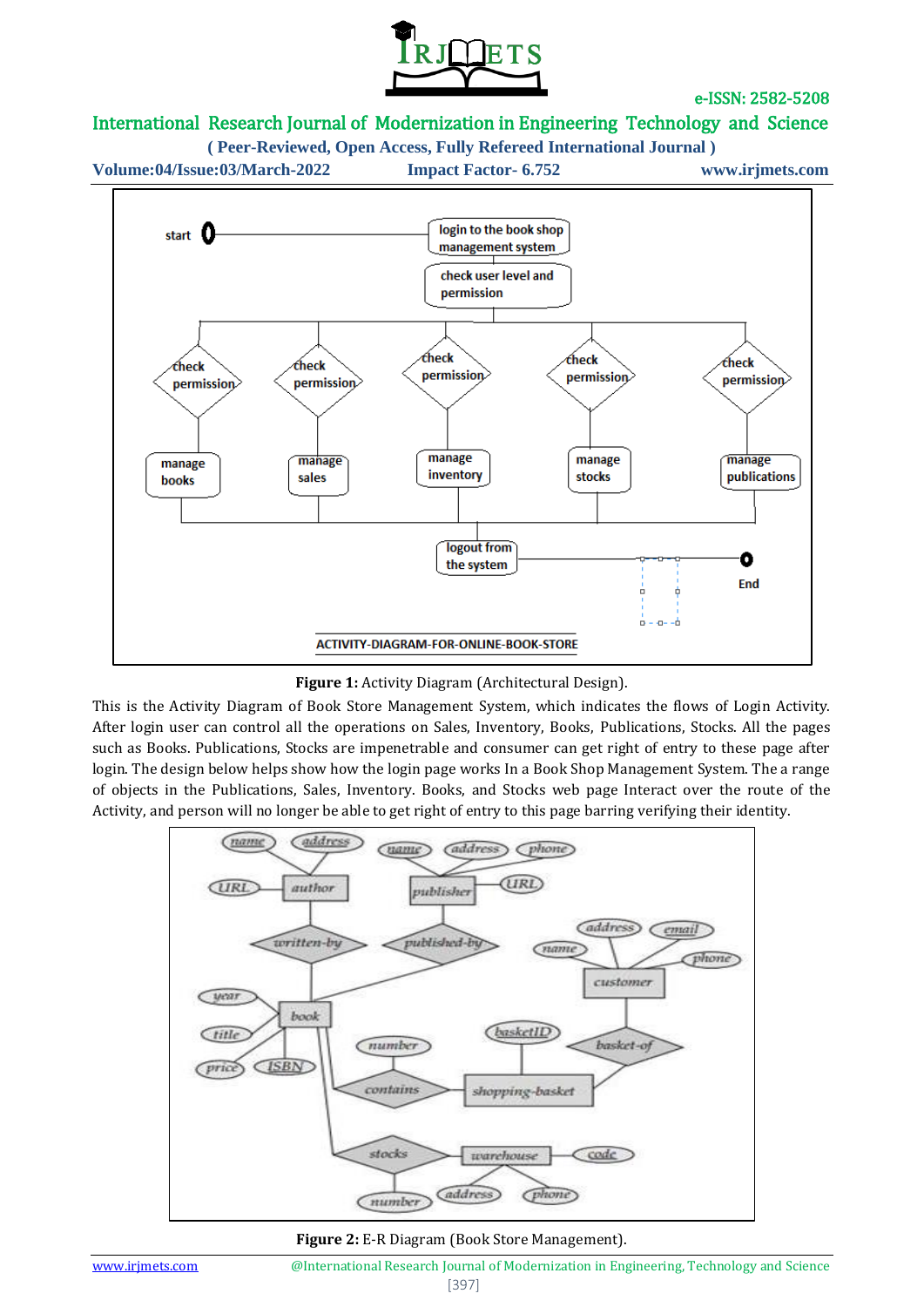

# International Research Journal of Modernization in Engineering Technology and Science

**( Peer-Reviewed, Open Access, Fully Refereed International Journal )**

**Volume:04/Issue:03/March-2022 Impact Factor- 6.752 www.irjmets.com**

This is the Activity E-R plan of Book Shop Management System which shows the flows between the pastime of Inventory, Books, Sales, Stocks, Publications. The essential exercise involved in this E-R Activity Diagram of Online Book Store Management System are as follows:

- Inventory Activity
- Books Activity
- Sales Activity
- Stocks Activity
- Publications Activity
- Features Of The Activity UML Diagram Of Book Shop Management System

• Admin User can search Inventory, view description of a chosen Inventory, add Inventory, replace Inventory and delete Inventory.

- Its indicates the undertaking waft of editing, including and updating of Books
- User will be capable to search and generate record of Sales, Stocks, Publications
- All objects such as (Inventory, Books, Publications) are interlinked .
- Its suggests the full description and glide of Inventory, Stocks, Publications, Sales, Books.

# **IV. RESULTS AND DISCUSSION**

The machine is a widespread hobby for reading and books on the needs of the customer client base, with a positive diploma of sensible on line book shop system. It is usually one of a kind from the traditional bodily bookstores, to overcome a sequence of bodily bookstores constrained variety, fixed location, restricted space and slender sales channels and other issues, for people to purchase the book has delivered convenience. Online bookstore device no longer solely can effortlessly find the data and purchase books, and the working stipulations are simple, user-friendly, to a large extent to solve real-life problems in the purchase of books, but the plan of the device because of the completion time Of the restrictions, some of the features of the device is not perfect, but the basic functions have been achieved.

## **V. CONCLUSION**

"Website format is like a store Interior. If the save appears poor or like thousands of different stores the client is most possibly to bypass to the different site". Hence we have designed the challenge to furnish the user with handy navigation, retrieval of records and indispensable remarks as tons as possible. It is handy for the consumer to view the contents of books. The Online Book Store Application described in this undertaking gives a range of aspects that are designed to make the consumer extra comfortable. We have discovered basic fundamentals of cloud computing & Implemented it in developing an online bookstore management prototype.

## **ACKNOWLEDGEMENTS**

We would like to express our exclusive thanks of gratitude to our friends our group contributors as properly as our teachers, our venture guide Mrs.S.A.Shete who gave us opportunity to do this exquisite undertaking on the theme "**Online Book Store Using Cloud Computing (AWS)**" which also helped us in doing a lot of Research and we came to be aware of about so many new things we all surely thankful to all who help us doing this micro project. Secondly, we would also like to thank our mother and father and friends who helped us a lot in finalizing this challenge inside the limited time frame.

## **VI. REFERENCES**

- [1] Bakos, J. Y. (1997). Reducing buyer search costs: Implications for electronic marketplaces. Management Science 43(12) 1613-1630.
- [2] Carbaugh, R., & Ghosh, K. (2005). Are college textbooks priced fairly? Challenge, 48 (5), 95- 112.
- [3] Carlson, S. (2005). Online textbooks fail to make the grade, Chronicle of Higher Education, 51 (23), A35- A36.
- [4] Chevalier, J., & Goolsbee, A. (2003). Measuring prices and price competition online:Amazon.com and BarnesandNoble.com. Quantitative Marketing and Economics, 203–222.
- [5] Krey, N., Clow, K.E., & Babin, L.A. (2009). Buying and selling of college textbooks by students: The